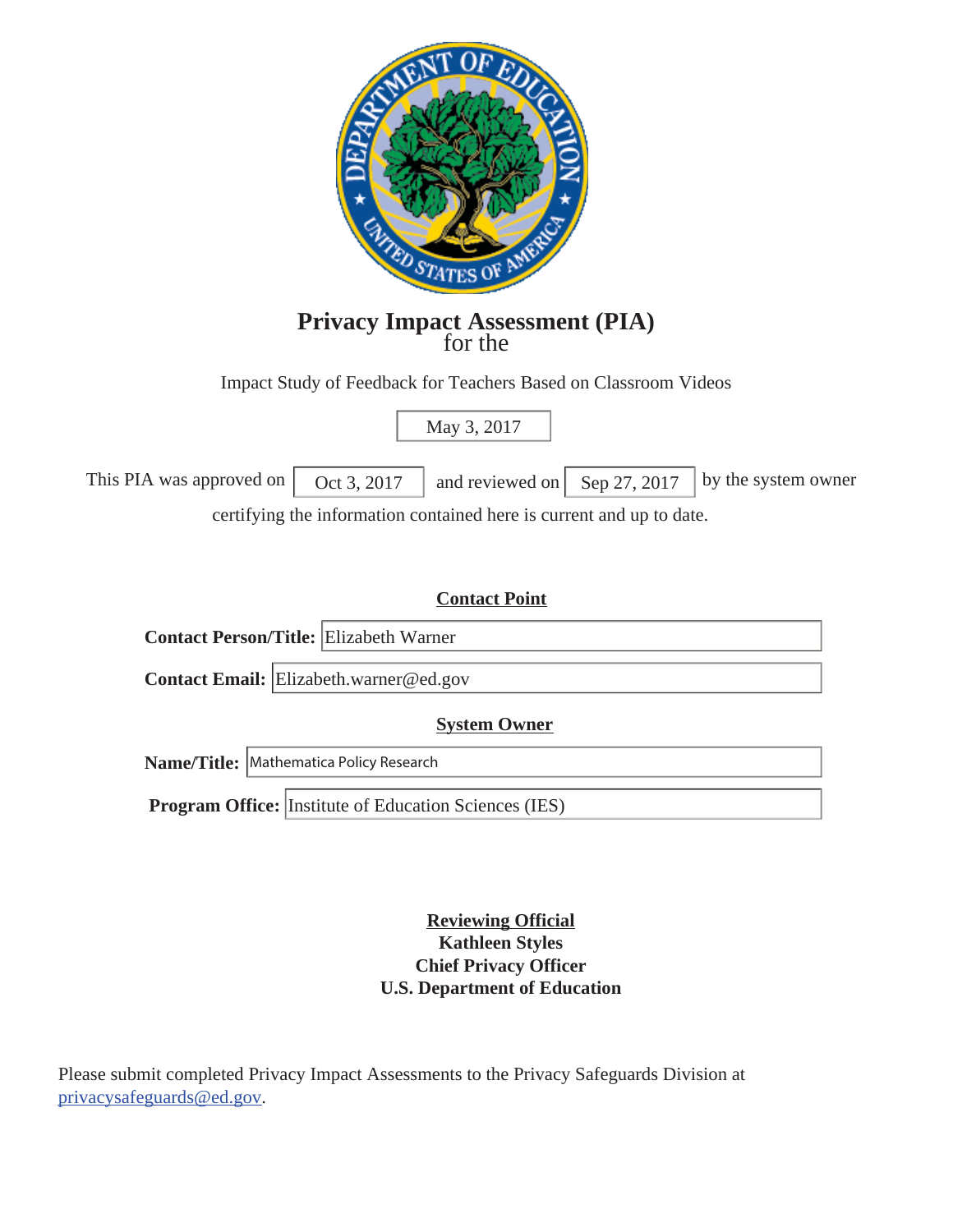*Please complete this Privacy Impact Assessment (PIA) on how personally identifiable information (PII) is collected, stored, protected, shared, and managed electronically by your system. You may wish to consult with your ISSO in completing this document. If a question does not apply to your system, please answer with N/A.* 

# **All text responses are limited to 2,000 characters. If you require more space, please contact the Privacy Safeguards Team.**

# **1. Introduction**

 $1.1 \Box$  N/A Describe the system including the system name, system acronym, and a brief description of the major functions.

The system, "Impact Study of Feedback for Teachers based on Classroom Videos," is an application hosted in the IES Data Center. The system will be used to conduct a rigorous study of the effectiveness of support to teachers based on their teaching practices within their classroom. The system will include personally identifying information of teachers who voluntarily participate in the evaluation and will include the following information about the teachers: background characteristics, teaching experience, teacher preparation experiences, knowledge of teaching practice, and experience with professional development and feedback to support their teaching practice. The system will also include personally identifying information of the students in the participating teacher classrooms, including demographic information such as race, ethnicity, gender, age, eligibility for free- or reduced-price lunch, English language learner status, and test scores on standardized English/Language Arts and mathematics achievement tests. Teacher survey responses will be collected electronically in order to improve the efficiency of the data collection effort and for the convenience of teachers.

1.2  $\Box$  N/A Describe the purpose for which the personally identifiable information (PII)<sup>1</sup> is collected, used, maintained or shared.

Data will be used to describe the support provided to the teachers participating in the study and the impact of providing the study's provided coaching on teachers' classroom practice and the achievement of their students. Teacher survey responses will be collected electronically in order to improve the efficiency of the data collection effort and for the convenience of teachers. Data from district records will also be collected through a secure electronic transfer. Ultimately the findings from this evaluation will be used to inform improvements to teacher preparation and professional development. The findings from the study will be presented in a written report and will be shared with the Congress and relevant Department of Education offices. The data from the evaluation with personally identifiable information will not be shared, either internally or externally.

Data analyses will be conducted using data that have been stripped of all individual identifiers (e.g., names), other than encrypted identifiers. Data and results that are reported or released will contain no individually identifying information. Any disclosures will be made only to the extent that they are compatible with the statutory and program purposes for which the records were collected or are otherwise authorized by the Privacy Act.

<sup>&</sup>lt;sup>1</sup> The term "personally identifiable information" refers to information which can be used to distinguish or trace an individual's identity, such as their name, social security number, biometric records, etc. alone, or when combined with other personal or identifying information which is linked or linkable to a specific individual, such as date and place of birth, mother's maiden name, etc. https://www.whitehouse.gov/sites/default/files/omb/memoranda/fy2007/m07-16.pdf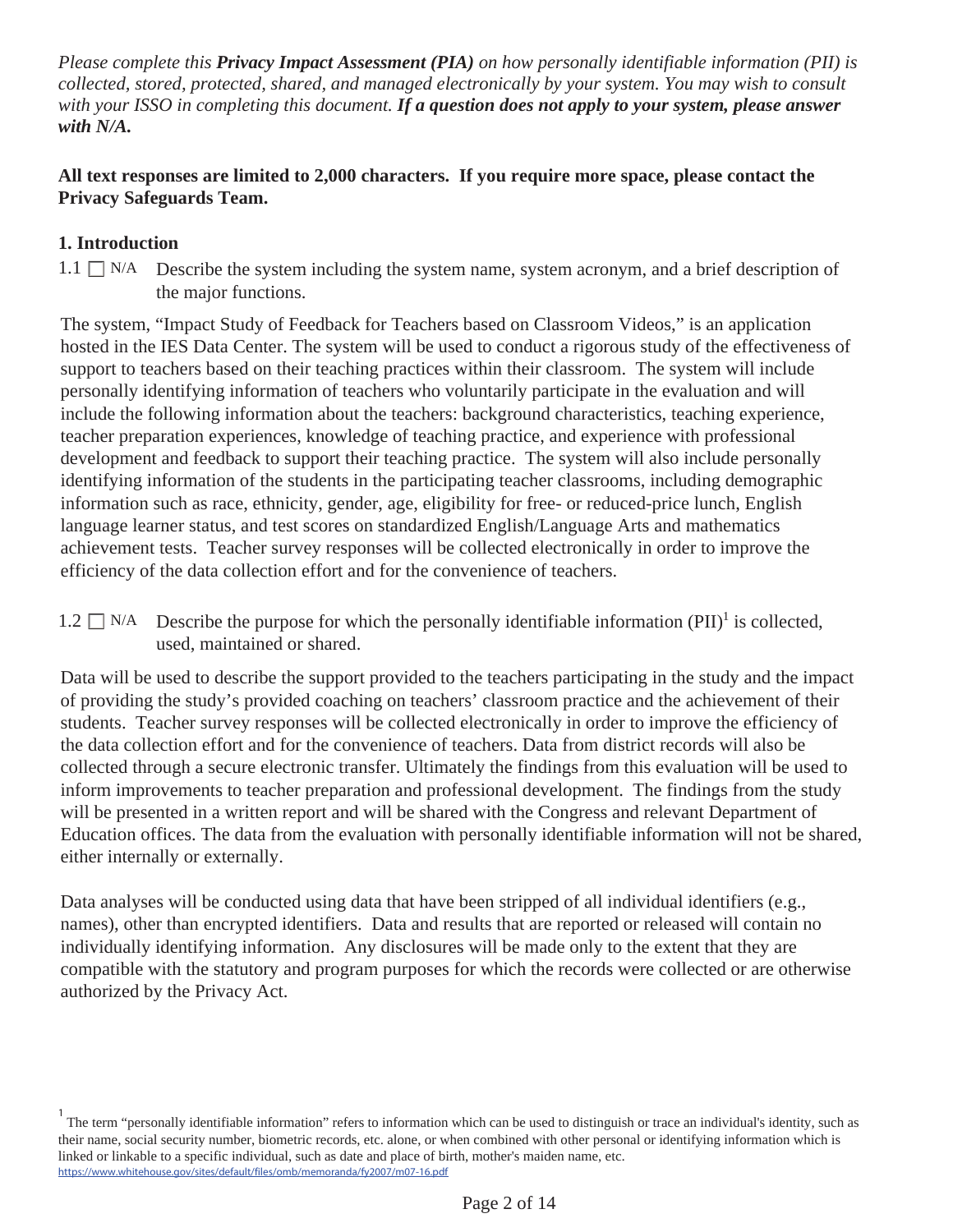1.3  $\Box$  N/A Is this a new system, or one that is currently in operation?

New System

 $1.4 \square$  N/A Is this PIA new, or is it updating a previous version? If this is an update, please include the publication date of the original.

New PIA **Driginal Publication Date:** 

 $1.5 \square N/A$ Is the system operated by the agency or by a contractor?

**Contractor** 

#### **2. Legal Authorities and Other Requirements**

#### *If you are unsure of your legal authority, please contact your program attorney.*

 $2.1 \Box$  N/A What specific legal authorities and/or agreements permit and regulate the collection and use of data by the system?

The study is authorized under sections 171(b) and 173 of the Education Sciences Reform Act of 2002 (ESRA)(20 U.S.C. 9561(b) and 9563) and section 8601 of the Elementary and Secondary Education Act of 1965, as amended by the Every Student Succeeds Act (ESSA).

<sup>&</sup>lt;sup>1</sup> The term "personally identifiable information" refers to information which can be used to distinguish or trace an individual's identity, such as their name, social security number, biometric records, etc. alone, or when combined with other personal or identifying information which is linked or linkable to a specific individual, such as date and place of birth, mother's maiden name, etc. https://www.whitehouse.gov/sites/default/files/omb/memoranda/fy2007/m07-16.pdf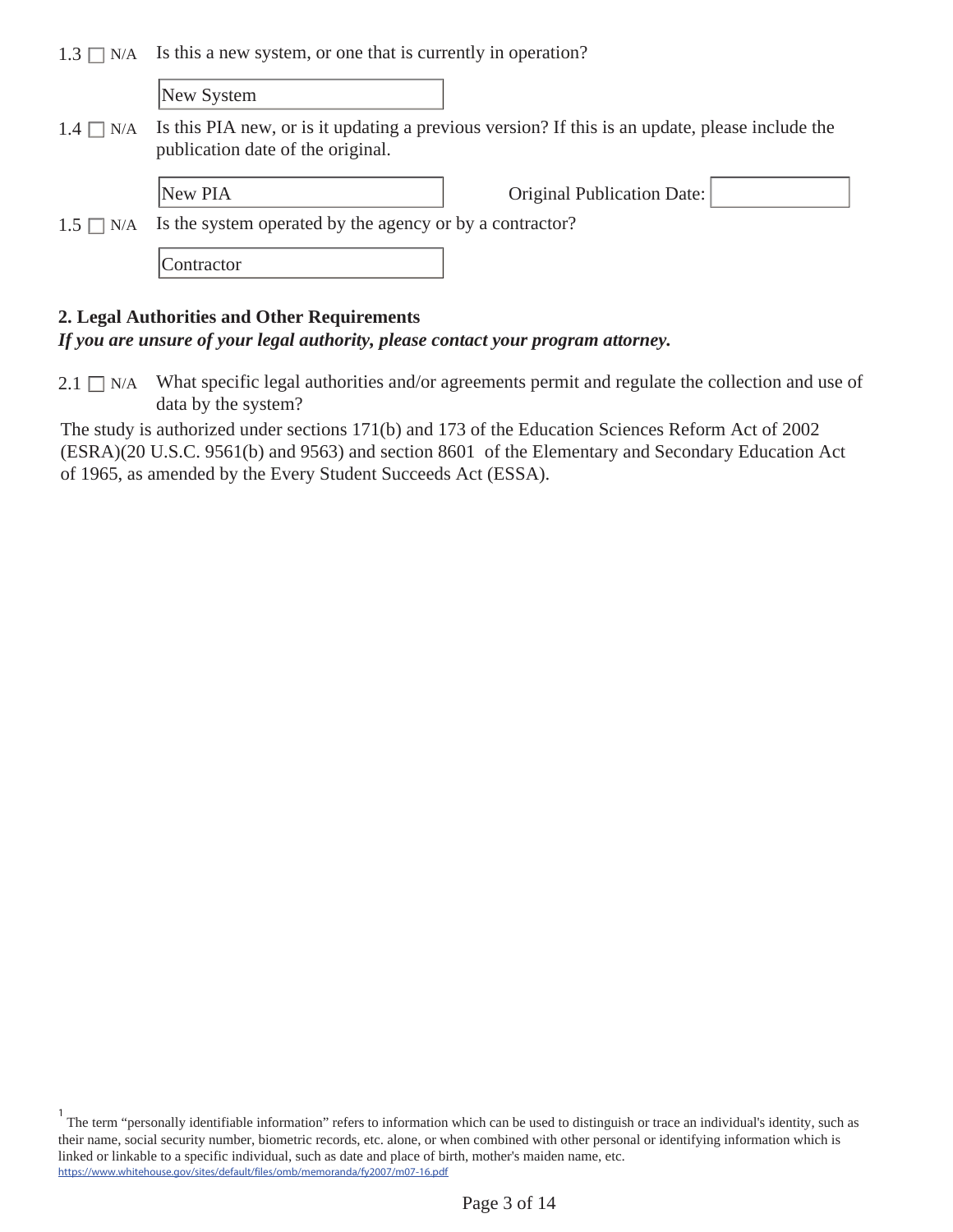# **SORN**

 $2.2 \square$  N/A Is the information in this system retrieved by an individual's name or personal identifier such as a Social Security Number or other identification? Please answer **YES** or **NO**.

| Yes |                                                                                                     |
|-----|-----------------------------------------------------------------------------------------------------|
|     | 2.2.1 $\Box$ N/A If the above answer is <b>YES</b> this system will need to be covered by a Privacy |
|     | Act System of Records Notice(s) (SORN(s)). <sup>2</sup> Please provide the SORN name                |
|     | and number, or indicate that a SORN is in progress.                                                 |

A system of records notice, "Impact Study of Feedback for Teachers based on Classroom Videos," 18-13-40, is currently under review in preparation for publication.

#### **Records Management**

## *If you do not know your records schedule, please consult with your records liaison or send an email to RMHelp@ed.gov.*

 $2.3 \square N/A$  Does a records retention schedule, approved by the National Archives and Records Administration (NARA), exist for the records contained in this system? If yes, please provide the NARA schedule number.

Records are maintained and disposed of in accordance with the Department's Records Disposition Schedules (ED/RDS, Part 3, Item 2b and Part 3, Item 5a).

Is the PII contained in this system disposed of appropriately, and in accordance with the timelines in the records disposition schedule? Please answer **YES** or **NO**.  $2.4 \square$  N/A

Yes

# **3. Characterization and Use of Information**

#### **Collection**

SORN-Process.pdf

 $3.1 \square$  N/A List the specific personal information data elements (e.g., name, email, address, phone number, date of birth, Social Security Number, etc.) that the system collects, uses, disseminates, or maintains.

The system will collect PII about the students in the participating classrooms, including demographic information such as race, ethnicity, gender, age, eligibility for free- or reduced-price lunch, English language learner status, and test scores on standardized English/Language Arts and mathematics achievement tests. It will also collect PII about the teachers participating in the evaluation, including demographic information, such as race, ethnicity, gender; certifications, degrees, years of teaching experience, teacher preparation experiences, knowledge of teaching practice, and experience with professional development and feedback to support their teaching practice. Finally, the PII will include contact information such as name, home address, and home phone number to facilitate follow-up date collection.

A System of Records Notice (SORN) is a formal notice to the public that identifies the purpose for which PII is collected, from whom and what type of PII is 2 https://connected.ed.gov/om/Documents/ collected, how the PII is shared externally (routine uses), and how to access and correct any PII maintained by ED.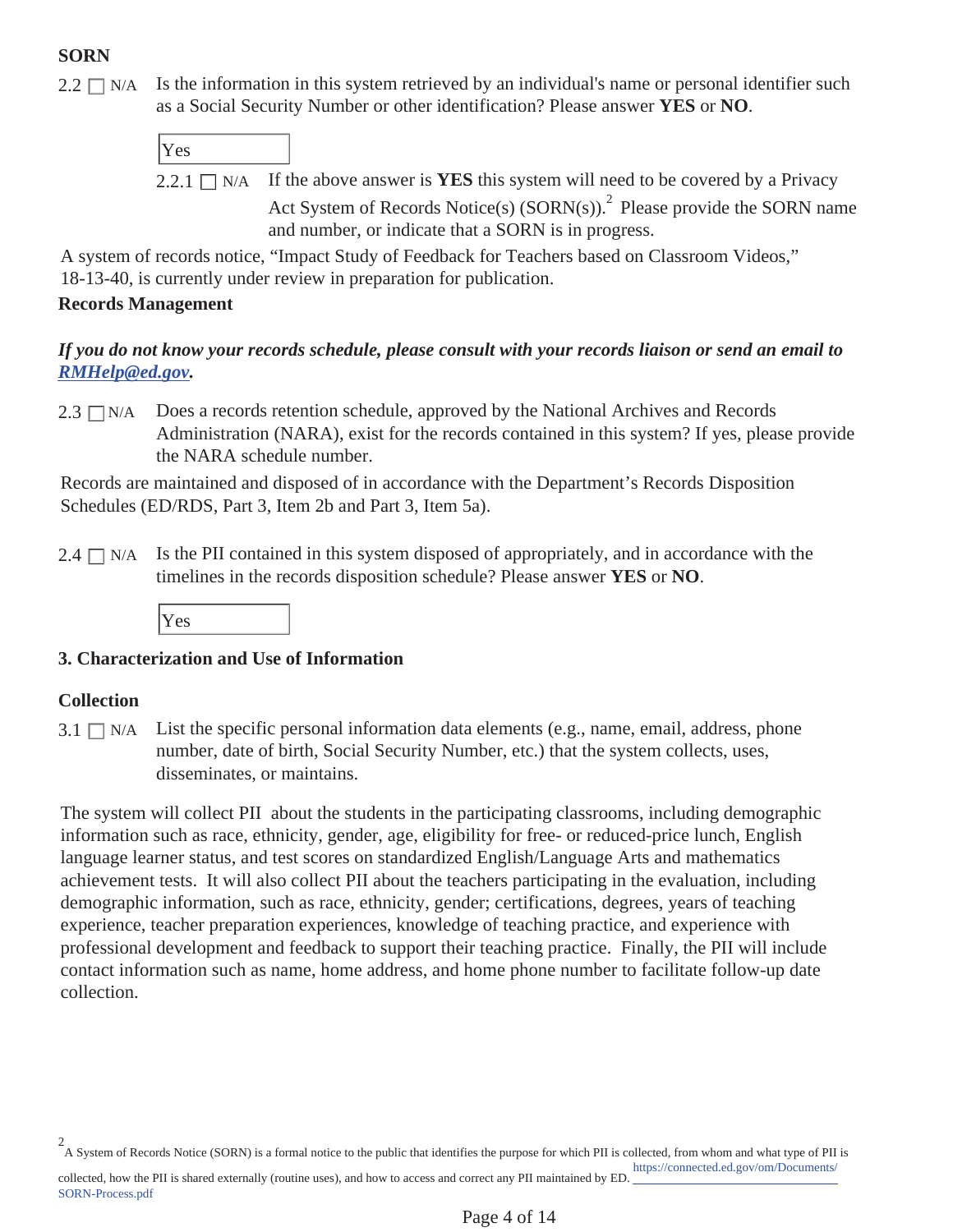$3.2 \square$  N/A Does the system collect only the minimum amount required to achieve the purpose stated in Question 1.2? Please answer **YES** or **NO**.

SORN-Process.pdf

 $3.3 \square$  N/A What are the sources of information collected (e.g., individual, school, another agency, commercial sources, etc.)?

The study includes data from individuals (teachers) who teachers who voluntarily participate in the evaluation. The system will also include personally identifying information of the students in the participating teacher classrooms, including demographic information such as race, ethnicity, gender, age, eligibility for free- or reduced-price lunch, English language learner status, and test scores on standardized English/Language Arts and mathematics achievement tests, collected from their district's administrative records. The districts have volunteered to participate in the evaluation.

A System of Records Notice (SORN) is a formal notice to the public that identifies the purpose for which PII is collected, from whom and what type of PII is https://connected.ed.gov/om/Documents/ collected, how the PII is shared externally (routine uses), and how to access and correct any PII maintained by ED. 2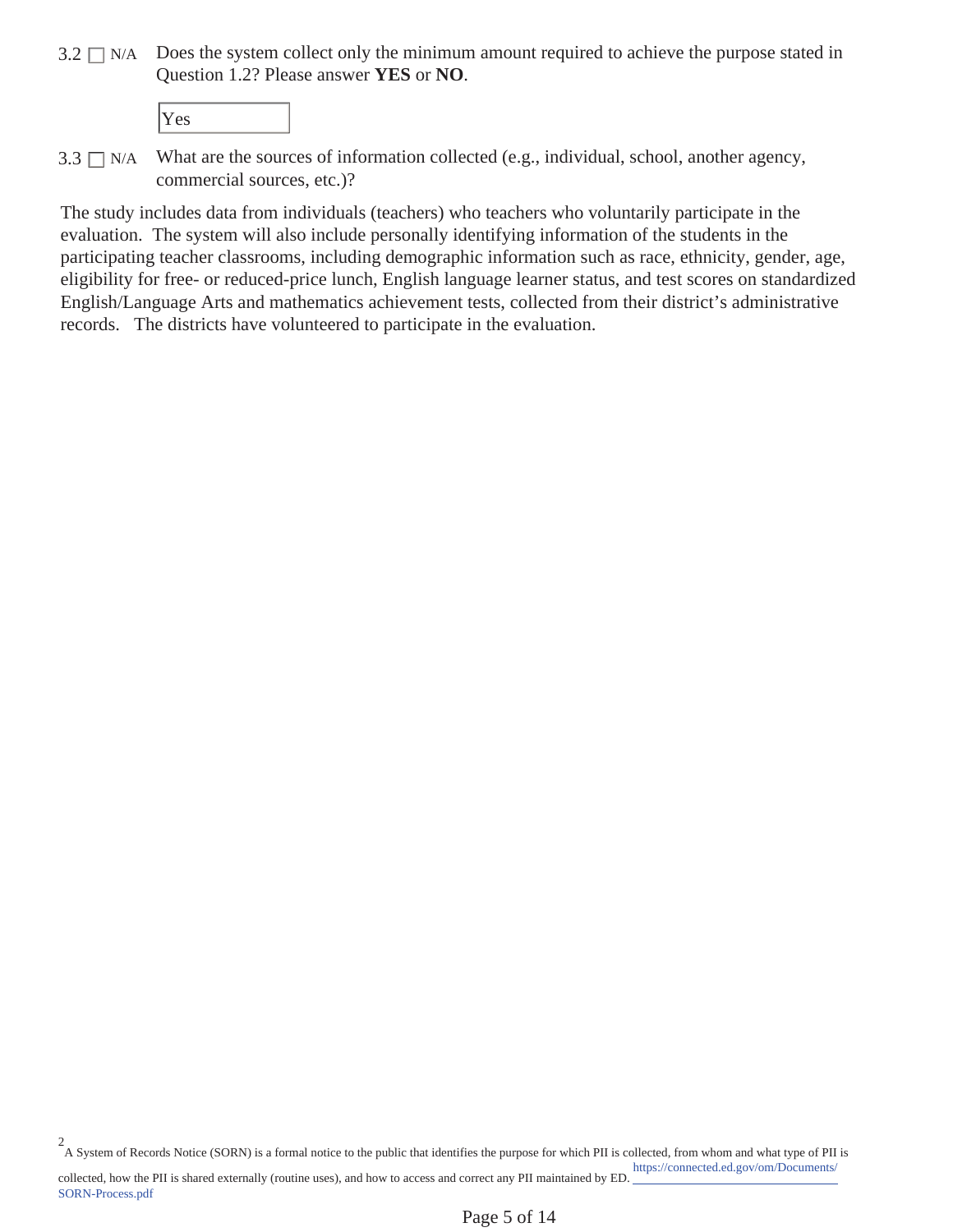$3.4 \Box$  N/A How is the information collected from stated sources (paper form, web page, database, etc.)?

Teacher survey responses will be collected electronically in order to improve the efficiency of the data collection effort and for the convenience of teachers.

3.5  $\Box$  N/A How is this information validated or confirmed?<sup>3</sup>

All data undergo consistency and quality control checks.

#### **Use**

 $3.6 \Box$  N/A Describe how and why the system uses the information to achieve the purpose stated in Question 1.2 above.

The information collected will be used to describe the support provided to the teachers participating in the study and the impact of providing the study's provided coaching on teachers' classroom practice and the achievement of their students. The study will address the following research questions: What is the impact on teaching practices and student achievement of providing novice teachers with feedback on their teaching using multiple videos of their classroom practices? What is the impact on teaching practices and student achievement of providing early career teachers (those in their second, third, or fourth year of teaching) with feedback on their teaching using multiple videos of their classroom practices? Secondary research questions for the study are: Is intensive feedback more effective for certain types of teachers or students? Which teaching practices should feedback interventions focus on?

 $3.7 \square$  N/A Is the project using information for testing a system or for training/research purposes? Please answer YES or NO.



3.7.1  $\boxtimes$  N/A If the above answer is **YES**, what controls are in place to minimize the risk and protect the data?

Enter text here.

 $3.8 \square$  N/A Does the system use "live" PII for the development or testing of another system? Please answer YES or NO.

No

3.8.1  $\boxtimes$  N/A If the above answer is **YES**, please explain.

Enter text here.

Examples include form filling, account verification, etc. 3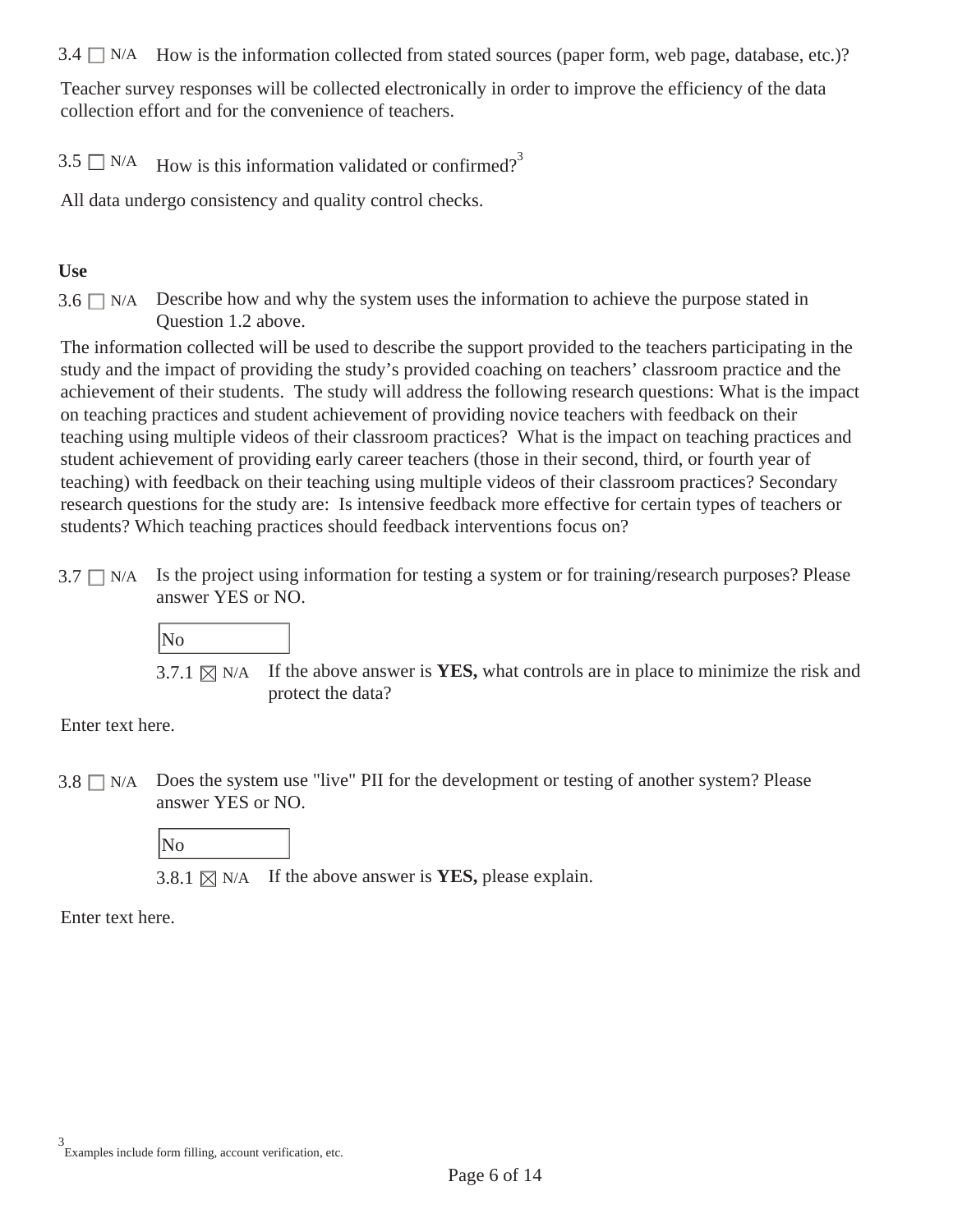#### **Social Security Numbers**

*It is the Department's Policy that, in order to collect Social Security Numbers, the System Owner must state the collection is: 1) authorized by law, 2) necessary for an agency purpose, and 3) there is no reasonable alternative.* 

3.9 N/A Does the system collect Social Security Numbers? Please answer **YES** or **NO**.

No

Examples include form filling, account verification, etc. 3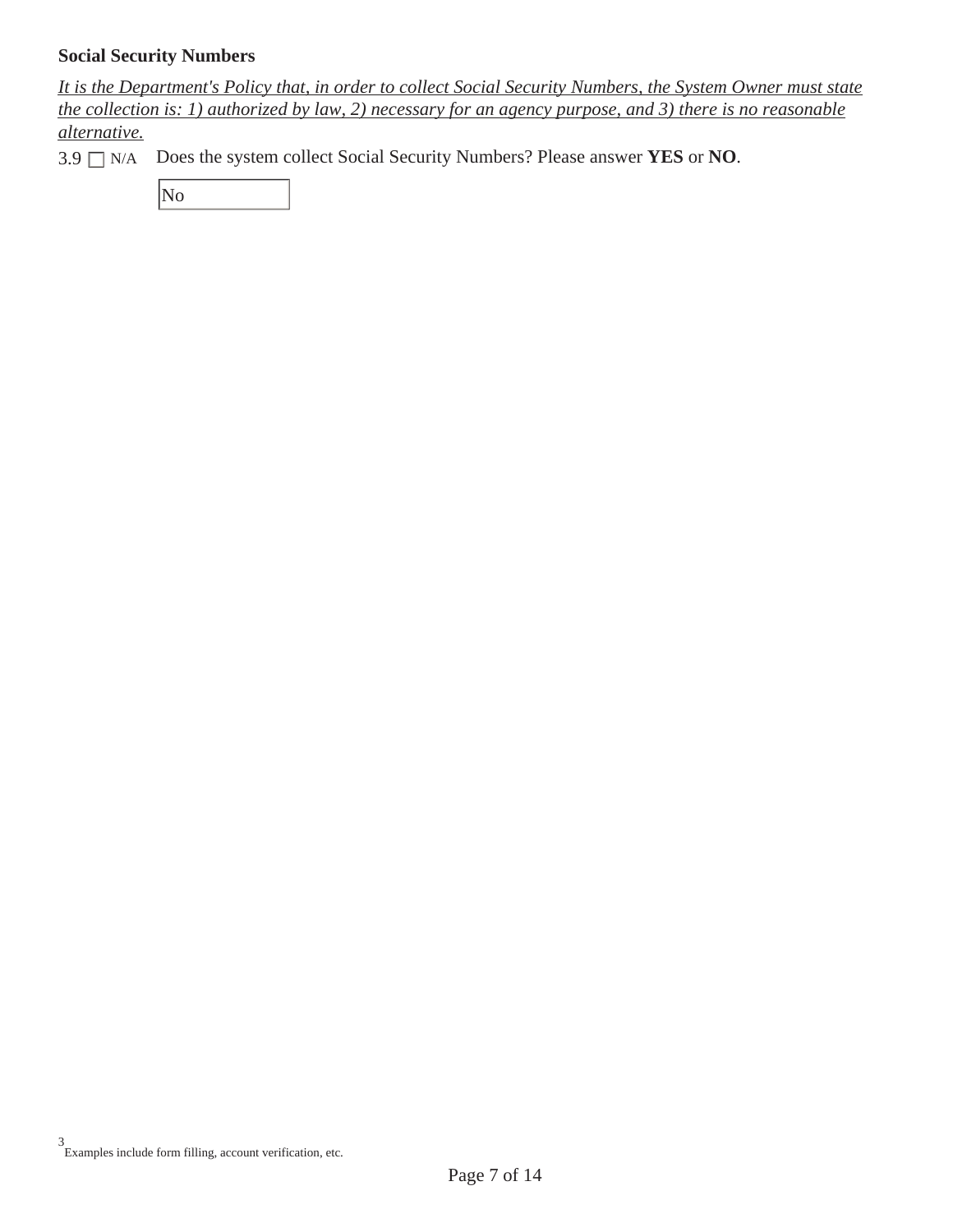3.9.1  $\boxtimes$  N/A If the above answer is **YES**, explain the purpose for its collection, and how the SSN will be used. \*Please note if the system collects SSNs, the PIA will require a signature by the Assistant Secretary or equivalent.\*

Enter text here.

Specify any alternatives considered in the collection of SSN and why the alternatives were not selected. 3.10  $\boxtimes$  N/A

Enter text here.

# **4. Notice**

 $4.1 \square N/A$  How does the system provide individuals notice about the collection of PII prior to the collection of information (i.e. written Privacy Act notice, link to a privacy policy, etc.)? If notice is not provided, explain why not.

The teacher surveys will contain the following language: According to the Paperwork Reduction Act of 1995, no persons are required to respond to a collection of information unless such collection displays a valid OMB control number. The time required to complete this information collection is estimated to average 30 minutes. Your answers will be completely confidential; no information that identifies you, your school, or your students will be reported. Your responses are protected from disclosure per the policies and procedures required by the Education Sciences Reform Act of 2002, Title I, Part E, Section 183. Mathematica Policy Research will present the information collected as part of this study in an aggregate form, and will not associate responses to any of the individuals who participate. We will not provide information that identifies you, your school or district to anyone outside the study team, except as required by law. Your responses will be used only for statistical purposes. The reports prepared for this study will summarize findings across the sample and will not associate responses with a specific district, school or individual. Any willful disclosure of such information for nonstatistical purposes, without the informed consent of the respondent, is a class E felony.

 $4.2 \square N/A$  Provide the text of the notice, or the link to the webpage where the notice is posted.

The notice is currently undergoing internal ED review.

 $4.3 \square$  N/A What opportunities are available for individuals to consent to uses, decline to provide information, or opt out of the project?

Participation in the study is voluntary at the district and teacher level.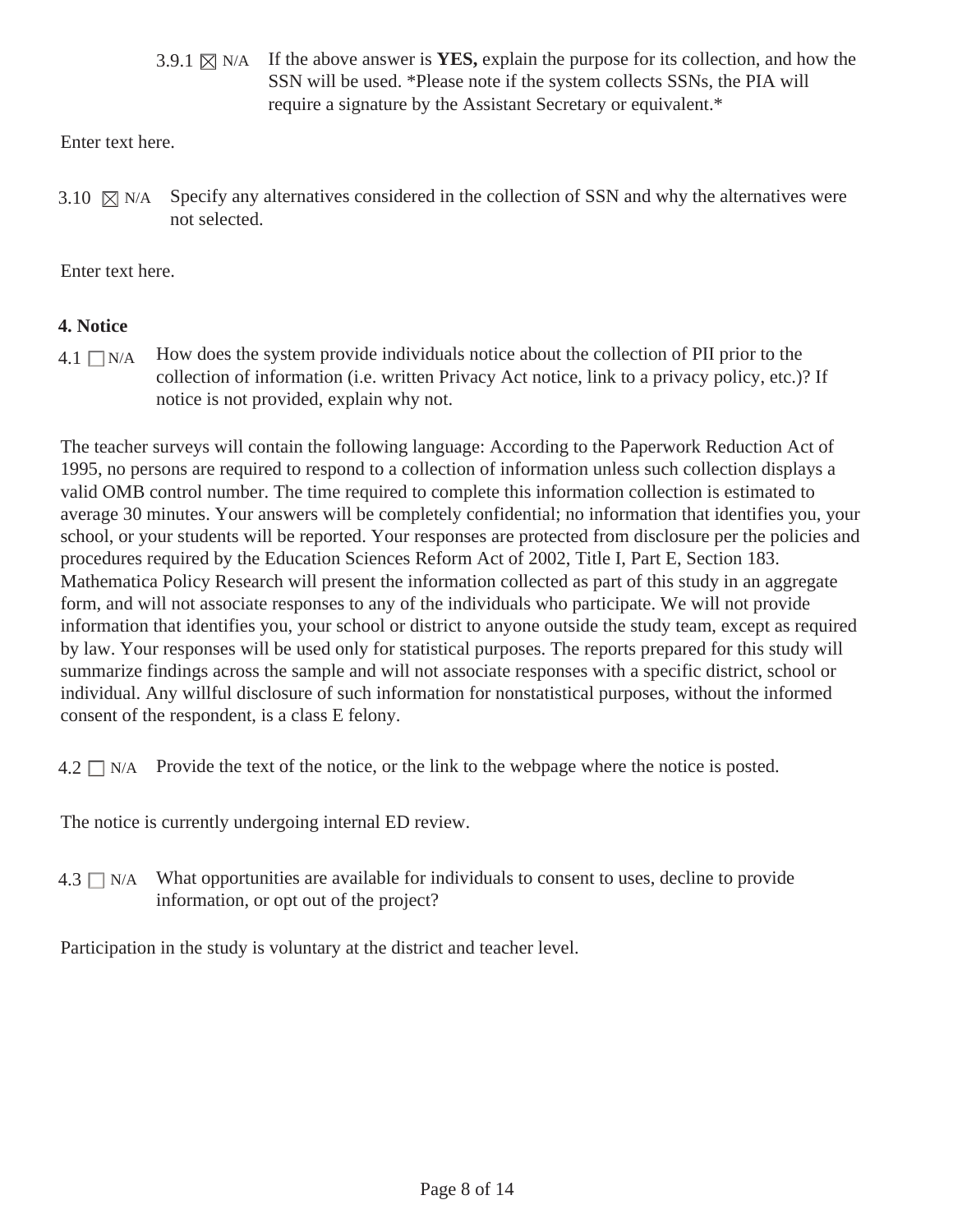#### **5. Information Sharing**

#### **Internal**

 $5.1 \square N/A$ N/A Will information be shared internally with other ED organizations? Please answer **YES** or **NO**. If the answer is **NO**, please skip to Question 5.4.

Yes

 $5.2 \square$  N/A What information will be shared and with whom?

Findings from the study will be provided in a written report in aggregated form and available publicly. All from the "Impact Study of Feedback for Teachers based on Classroom Videos" evaluation that are reported or released will contain no individually identifying information.

 $5.3 \square$  N/A What is the purpose for sharing the specified information with the specified internal organizations? Does this purpose align with the stated purpose in Question 1.2 above?

Findings from the study will be provided in a written report in aggregated form and available publicly. The data from the evaluation with personally identifiable information will not be shared, either internally or externally. Data will be used to describe the support provided to the teachers participating in the study and the impact of providing the study's provided coaching on teachers' classroom practice and the achievement of their students. Ultimately the findings from this evaluation will be used to inform improvements to teacher preparation and professional development. This purpose aligns with the stated purpose of question 1.2 above.

# **External**

 $5.4 \square$  N/A Will the information contained in the system be shared with external entities (e.g. another agency, school district, etc.)? Please answer **YES** or **NO**. If the answer is **NO**, please skip to Question 5.8.



 $5.5 \square$  N/A What information will be shared and with whom? Note: If you are sharing Social Security Numbers, externally, please specify to whom and for what purpose.

Findings from the study will be provided in a written report in aggregated form and available publicly, including Congress and relevant Department of Education offices.

As required by the Education Sciences Reform Act of 2002 (ESRA) (20 U.S.C. 9561(b) and 9563), a restricted use data file with study created identifiers will be available to researchers who are approved license holders and are in compliance with NCES data security procedures.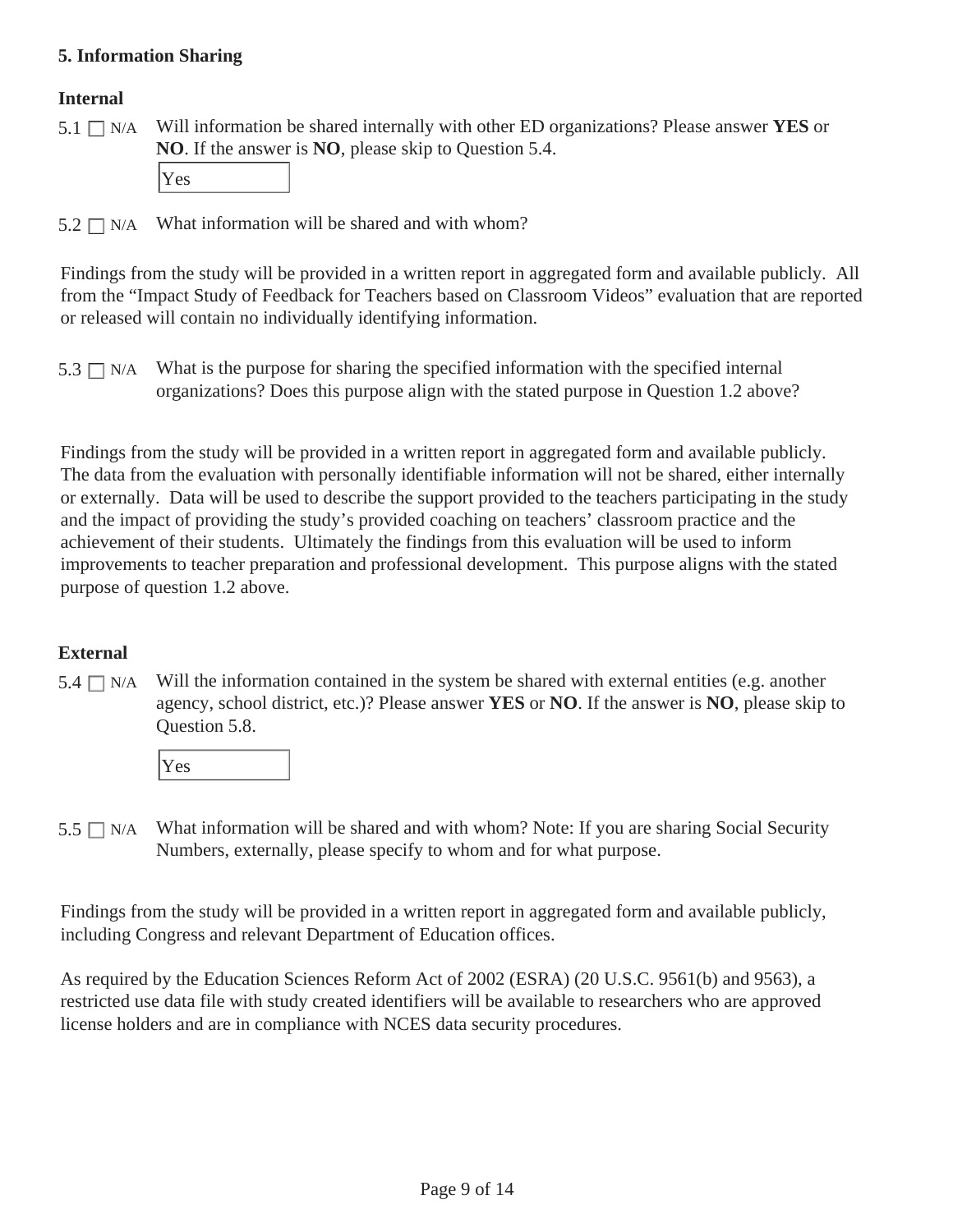$5.6 \Box$  N/A What is the purpose for sharing the specified information with the specified internal organizations? Does this purpose align with the stated purpose in Question 1.2 above?

Data will be used to describe the support provided to the teachers participating in the study and the impact of providing the study's provided coaching on teachers' classroom practice and the achievement of their students. Ultimately the findings from this evaluation will be used to inform improvements to teacher preparation and professional development. This purpose aligns with the stated purpose of question 1.2 above.

As required by the Education Sciences Reform Act of 2002 (ESRA) (20 U.S.C. 9561(b) and 9563), a restricted use data file with study created identifiers will be available to researchers who are approved license holders and are in compliance with NCES data security procedures.

 $5.7 \Box$  N/A How is the information shared and used by the external entity?

Findings from the study will be provided in a written report in aggregated form and available publicly on the IES website. Data will be used to describe the support provided to the teachers participating in the study and the impact of providing the study's provided coaching on teachers' classroom practice and the achievement of their students. Ultimately the findings from this evaluation will be used to inform improvements to teacher preparation and professional development.

As required by the Education Sciences Reform Act of 2002 (ESRA) (20 U.S.C. 9561(b) and 9563), a restricted use data file with study created identifiers will be available to researchers who are approved license holders and are in compliance with NCES data security procedures. Access to these data are for replication of the IES report and for further research purposes.

 $\Box$  N/A Is the sharing pursuant to a Computer Matching Agreement (CMA), Memorandum of Understanding (MOU) or other type of approved sharing agreement with another agency? Please answer **YES** or **NO**. 5.8

|--|

5.9 N/A Does the project place limitation on re-disclousre? Please answer **YES** or **NO**.

|--|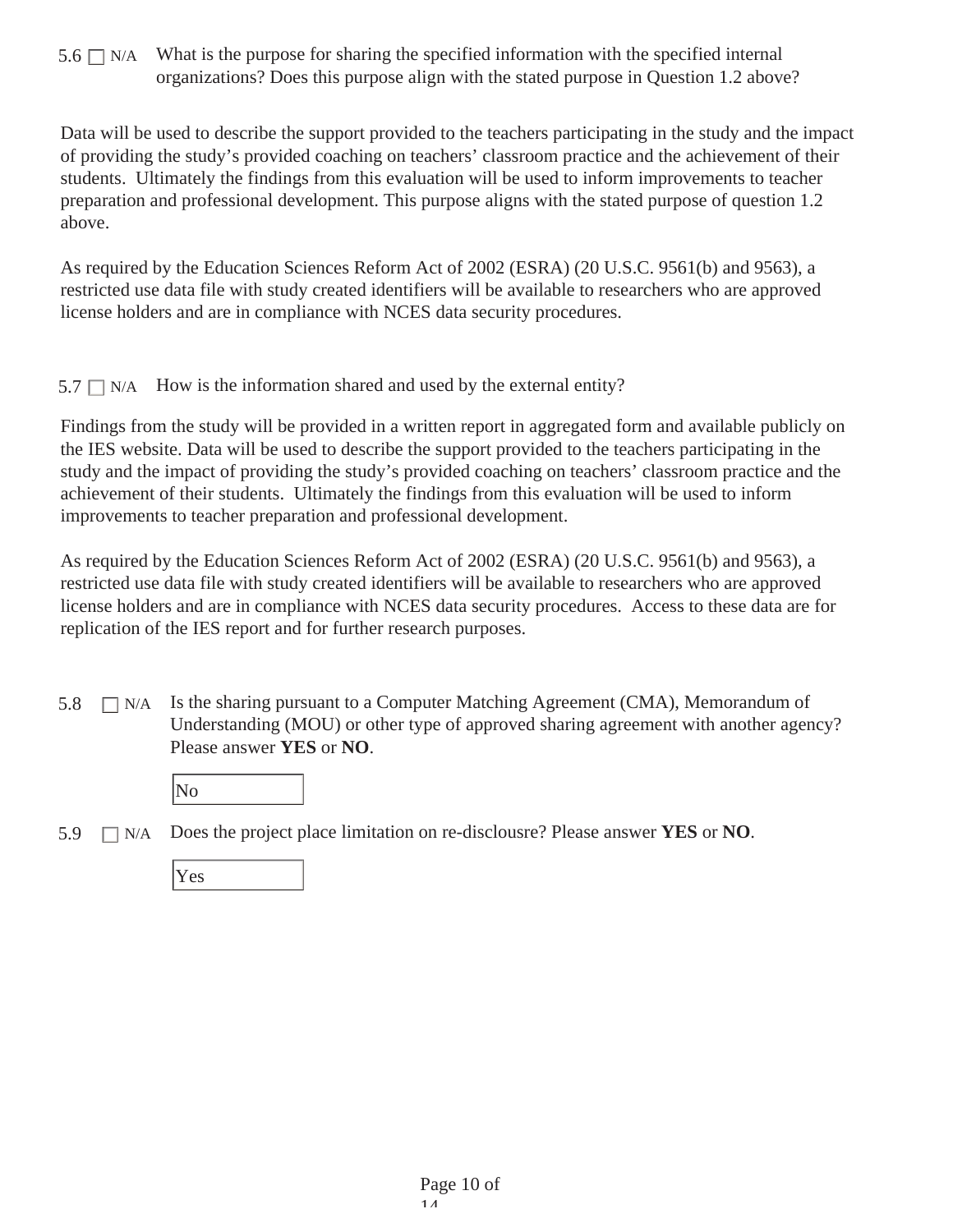# **6. Redress<sup>4</sup>**

6.1  $\Box$  N/A What are the procedures that allow individuals to access their own information?

A system of records notice will be published and procedures according to the SORN will be followed. The notice is currently undergoing review.

What procedures are in place to allow the subject individual to correct inaccurate or erroneous information?  $6.2 \square$  N/A

A system of records notice will be published and procedures according to the SORN will be followed. The notice is currently undergoing review.

6.3  $\Box$  N/A How does the project notify individuals about the procedures for correcting their information?

A system of records notice will be published and procedures according to the SORN will be followed. The notice is currently undergoing review.

# **7. Safeguards**

# *If you are unsure which safeguards will apply, please consult with your ISSO.*

- 7.1  $\Box$  N/A Does the principal office work with their CSO/ISSO to build privacy & security into the system and build privacy extensions to the extent feasible? Please answer **YES** or **NO**.
	- Yes
- What procedures or access controls are in place to determine which users may access the information and how does the project determine who has access?  $7.2 \square$  N/A

All physical access to the IES Data Center, where this system of records is maintained, is controlled and monitored by security personnel. The IES Data Center offers a high degree of resistance to tampering and circumvention. The contractor limits data access to the IES Data Center to contract staff on a need-toknow basis, and controls individual users' ability to access and alter records within the system and other procedures to ensure confidentiality of data. By hosting this system in the IES Data Center the contractor is in compliance with the IT security requirements of the Department. Access to individually identifying data will be strictly controlled. The contractor's employees who "maintain" (collect, maintain, use, or disseminate) data in this system shall comply with the requirements of the confidentiality standards in section 183 of the ESRA (20 U.S.C. 9573).

7.3  $\Box$  N/A What administrative, technical, and physical safeguards are in place to protect the information?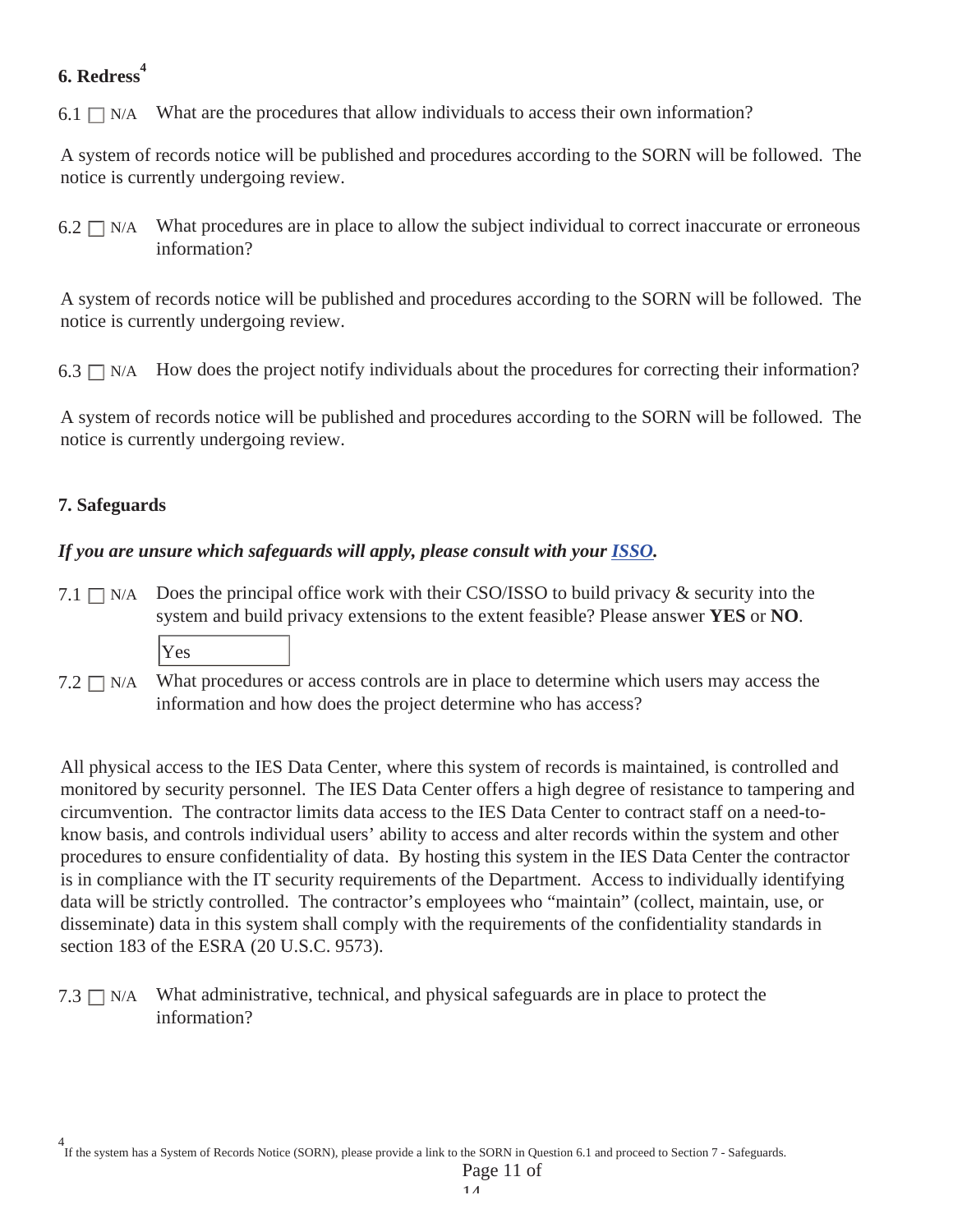All physical access to the IES Data Center, where this system of records is maintained, is controlled and monitored by security personnel. The IES Data Center offers a high degree of resistance to tampering and circumvention. The contractor limits data access to the IES Data Center to contract staff on a need-toknow basis, and controls individual users' ability to access and alter records within the system and other procedures to ensure confidentiality of data. By hosting this system in the IES Data Center the contractor is in compliance with the IT security requirements of the Department. Access to individually identifying data will be strictly controlled. The contractor's employees who "maintain" (collect, maintain, use, or disseminate) data in this system shall comply with the requirements of the confidentiality standards in section 183 of the ESRA (20 U.S.C. 9573).

7.4 N/A Is an Authority to Operate (ATO) required? Please answer **YES** or **NO**.

| r.<br>r es<br>ı |  |  |
|-----------------|--|--|
|                 |  |  |

 $7.5 \square$  N/A Is the system able to provide account of any disclosures made? Please answer **YES** or **NO**.

Yes